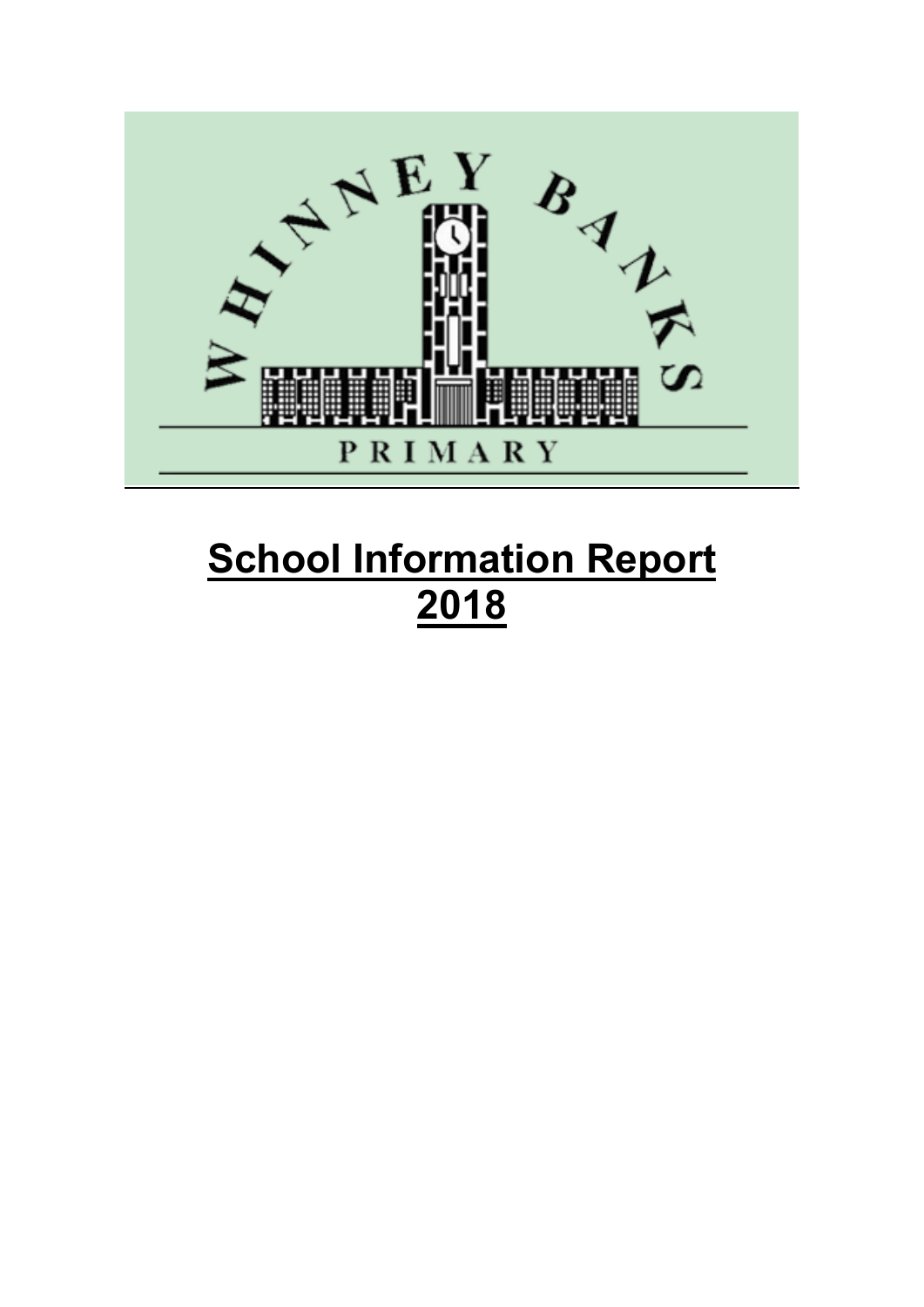# **Whinney Banks Primary School Information Report**

# **1. Identification of Needs**

## **1a. How does the school identify children with Special Educational Needs?**

## **At Whinney Banks Primary School, we have clear systems for identifying Special Educational Needs.**

- $\triangleright$  The class teacher closely monitors the children's progress across the year and is usually the first person to identify a child whose progress has stalled. The key test of the need for action is evidence that the rate of progress is inadequate.
- $\triangleright$  Where progress is deemed not adequate, it will be necessary to take some additional or different action to enable the pupil to learn more effectively before the child is defined as having a special need.
- $\triangleright$  If the teacher has concerns about the progress of a particular child, he/she will:
	- Consult with a Special Educational Needs Coordinator (SENDCO)
	- Observe the child more closely
	- Use testing to further define problematical areas and/or short term monitoring charts
	- Talk informally to parents and try strategies/differentiation to overcome the child's difficulties.
- $\triangleright$  If these measures do not improve the situation, the SENDCO, in discussion with the teacher, will agree whether or not the child has a special need.
- $\triangleright$  When a child is identified as having a special need, parents/carers will be consulted and an agreement will be reached to register the child on the Special Educational Needs and Disability (SEND) register. The SEND registration form will be completed.
- $\triangleright$  Those children, who are placed on the SEND register, will have an individual SEND Support Plan which details their targets for learning for that term. The child's targets are assessed and reviewed each term. Parents attend meetings to review their child's progress and they are fully informed of their child's new targets.
- $\triangleright$  Termly meetings are held with class teachers and a member of the SEND Team. in order to review and monitor the children's progress.
- $\triangleright$  The progress of identified children is explored with class teachers and extra provision is agreed as needed. If required, the Special Educational Needs Coordinator (SENDCO) will involve external professionals to further assess and provide recommendations for appropriate provision.
- $\triangleright$  The Senior Leadership Team (SLT) analyse data collected at strategic points across the year and identify children who may require additional support.

#### *Please see Whinney Banks Primary School's SEND/Inclusion Policy for further details.*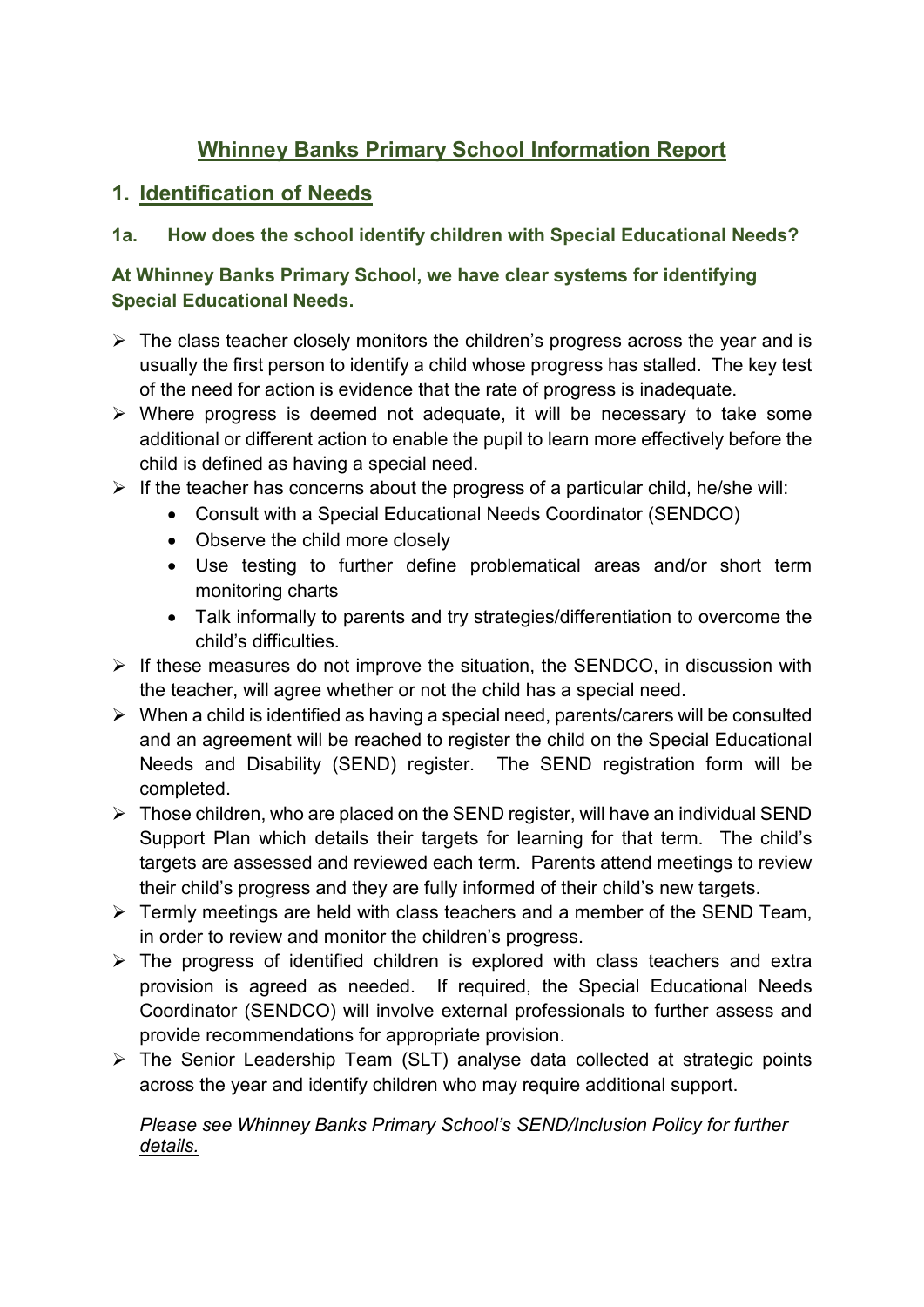#### **1b. How do we involve parents in planning for those needs?**

#### **At Whinney Banks Primary School, we value parental support and we aim to fully involve parents at each stage of their child's education.**

- $\triangleright$  Parents are invited into school to attend a Parents' Evening early in the Autumn Term, a Parents' Open Afternoon in the Spring Term and an end of year Parents' Evening in the Summer Term.
- $\triangleright$  Parents may contact their child's class teacher, or the SENDCo to discuss their child's needs.
- $\triangleright$  Specific or additional needs are discussed during these meetings and appropriate provision is discussed and agreed.
- $\triangleright$  SEND Support Plans which detail the child's needs and personal targets, are reviewed and discussed during termly meetings with parents.
- Annual reviews are held for children with Educational Health Care Plans/Statements.
- $\triangleright$  Additional meetings are held as required.
- $\triangleright$  When children are provided with extra support from outside agencies, additional meetings will be arranged to gather and share information, target set, explore additional support in school and at home, as well as review progress.

#### *Further information in the parental involvement section found within Question 5.*

#### **1c. Specialist School Provision:**

- Education, health and care plan (Statement) via LA panel;
- LA funded provision

## **2. Support**

**All children are provided with the support and guidance that they require to unlock their true potential. Further interventions are put into place and additional support is provided for children who have a special educational need or are simply finding aspects of their learning challenging.**

## **2a. Who in school will support my child and how will this be monitored?**

- $\triangleright$  With the support of the SENDCo, the teacher will identify children who require additional support or who may have a Special Educational Need.
- $\triangleright$  The SENDCo and class teacher decide on the action required based on previous assessment and make a joint decision concerning the most appropriate action, such as:
	- Different learning materials
	- TA deployment group or individual support
	- Specific targets on the SEND Support Plan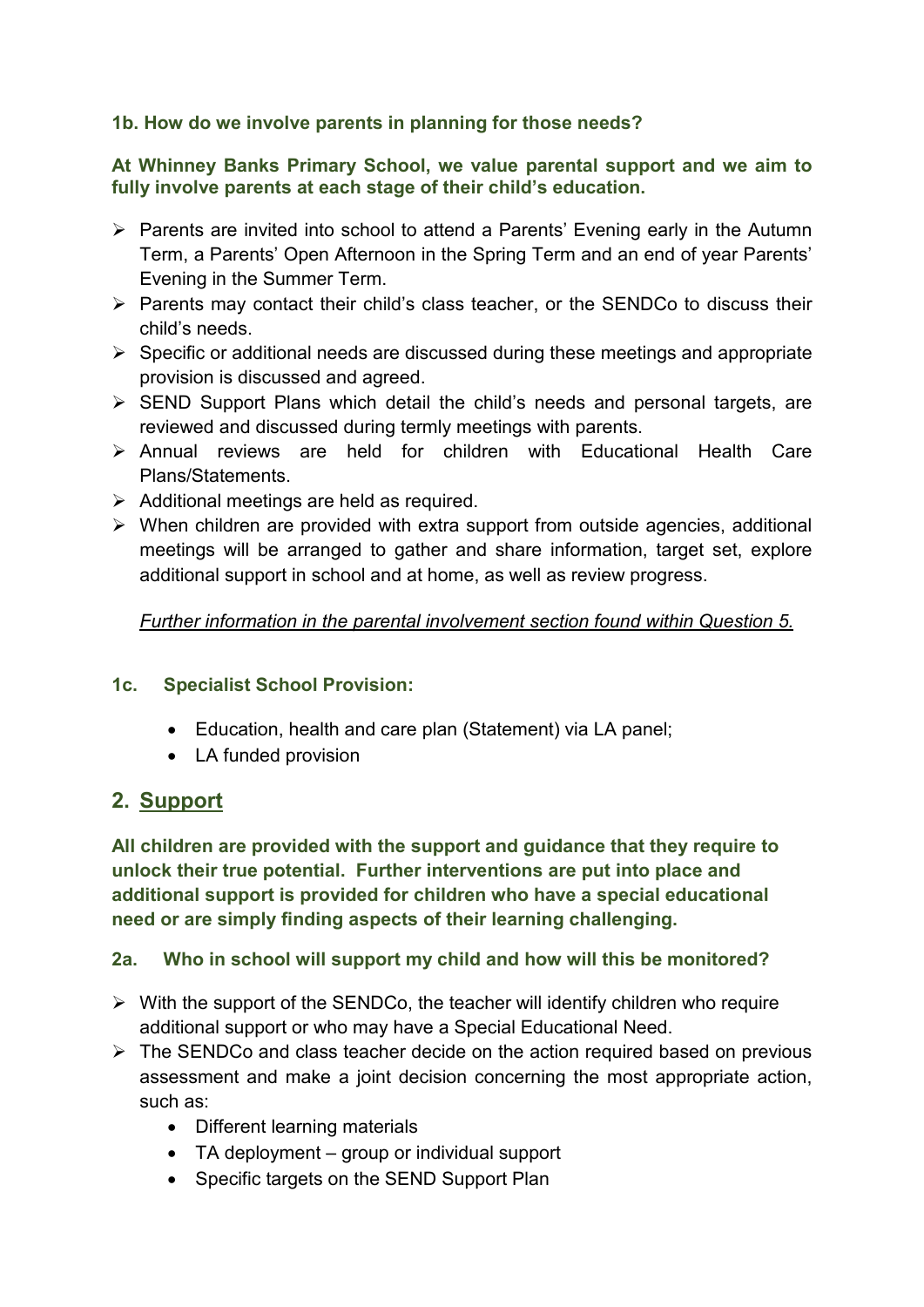- Staff development and training
- Access to support services for one-off assessment, advice, strategies and provision of staff training without the need for regular input.
- Access to an intervention group or opportunity to take part in an intervention programme.

When providing in class provision, the class teacher will:

- Plan, deliver and organise a curriculum which takes into account the needs of all the children within the class.
- Work closely with children who require more guidance with their learning.
- Ensure that learning is appropriately matched to the individual need through differentiation, support and resources.
- Arrange for teaching assistants to provide additional intervention work to target a specific area of need. This may be on a 1:1 or small group basis.
- Monitor and evaluate the effectiveness of the provision for all pupils and will adjust the provision accordingly.
- Devise and review SEND Support Plans for the pupil which sets achievable targets and details strategies and support in place for progress to be made towards achieving them.

The SENDCo organises, oversee and regularly monitor the deployment of additional support and interventions across school.

- $\triangleright$  Pupil progress is tracked and explored termly.
- At Whinney Banks we value early intervention. In Foundation Stage, children are selected to receive support within a small focused intervention group.
- $\triangleright$  Our Reading Intervention Team target children who have been identified by the SENDCo and Head Teacher to receive additional reading support. Reading interventions include: 1:1, paired and group support depending on the needs of the child. These interventions are regularly reviewed.
- $\triangleright$  All year groups have a teaching assistant to support the day-to-day learning within the classroom. Classes in Foundation Stage and Key Stage One receive additional adult support in the form of additional teaching assistants to ensure that the required staff:child ratio is appropriate to the children's age and needs.
- $\triangleright$  In Key Stage 2, we have additional focused English and Maths intervention groups which provide a tailored approach for children with specific Special Educational Needs. In order to ensure that the level of support for each individual child is maximised, access to these groups is preserved for those children who require it most. The groups are reviewed regularly and the children are changed as and when appropriate.
- When required, the SENDCo will seek additional support from external agencies.

*Further information in the 'Specialist Services' section found below.*

**2b. How are decisions made about the type and amount of provision a young person will need?**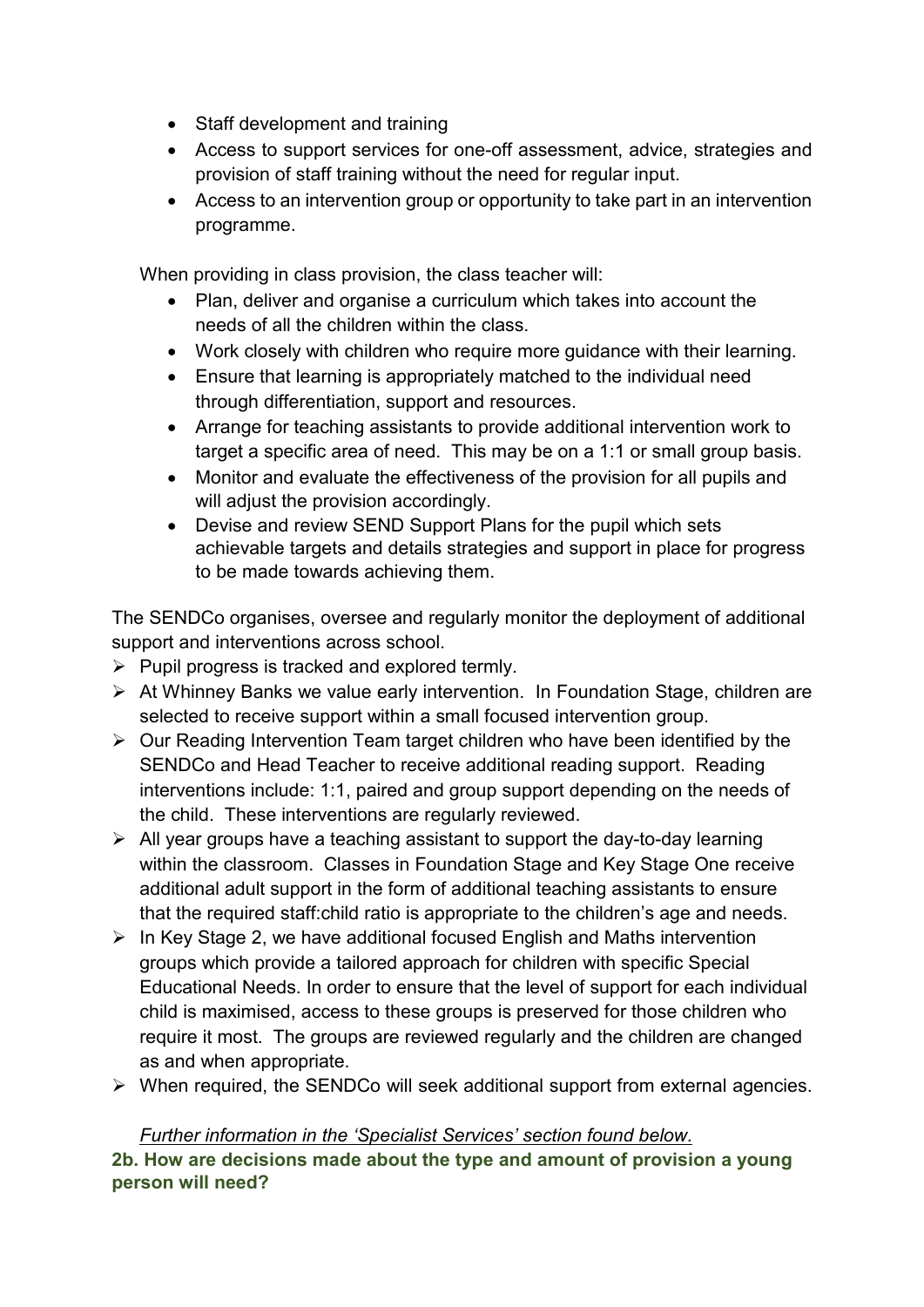- $\triangleright$  When a child is identified as having a special need, the class teacher will liaise with the SENDCo and Head Teacher and together they will identify the best form of provision required.
- $\triangleright$  Information is collected from class teachers, assessments and data in order to identify children who require additional intervention in school or involvement with outside agencies.
- $\triangleright$  All support is evaluated and adjusted regularly.

# **3. Curriculum**

#### **At Whinney Banks Primary School, we believe that all children are entitled to a high quality, broad and balanced curriculum which is well differentiated in order to support the varying needs of all children.**

- $\triangleright$  Children with a special educational need will be integrated as far as possible into mainstream class and will follow all aspects of the National Curriculum. There will be minimal withdrawal from mainstream classes.
- $\triangleright$  Where children require extra support, resources or extension materials this will be provided wherever possible.
- $\triangleright$  Provision will be provided by the class teacher through:
	- Careful planning of the curriculum which takes into account the needs of all the children
	- Targeted support with the teacher organising tasks for pupils who require more input or guidance/work. Learning is appropriately matched to the individual need and taught through an arrangement of different groups, tasks or resources.
	- Appropriate assessment and recording. These assessments will inform the planning for the next stage of learning and will be used during feedback to the child and parents/carers.
- $\triangleright$  Where this provision is not resulting in progress, as outlined in the Code of Practice, the SENDCO will be consulted for advice.
- $\triangleright$  If appropriate, teaching assistants will be deployed under the direction and supervision of the teacher to support access to core skills and the wider curriculum.
- $\triangleright$  Through differentiation and the establishment of realistic targets each pupil should make progress in their learning. However, pupils who find it difficult to access the year group requirements for English and Maths may attend a specialist set class which will work at an appropriate level and also deliver SEND Support targets.

*Further information can be found in the Teaching and Learning Policy.*

# **4. Accessibility**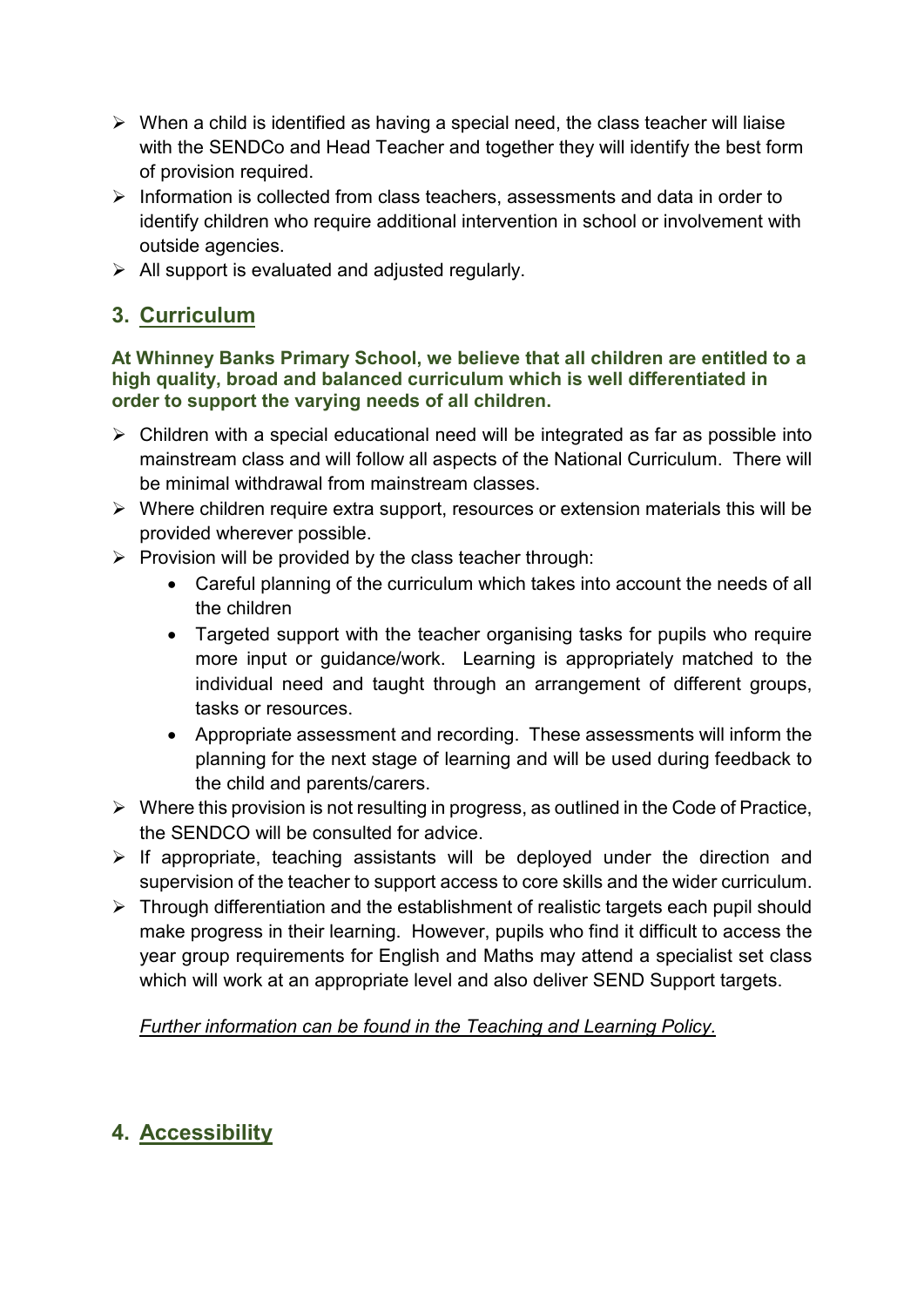**With due regard to parental choice and the level of physical and financial support needed to ensure success, Whinney Banks Primary will seek to fully include children with Special Educational Needs.**

- $\triangleright$  Our building is accessible to all pupils including those with special physical needs.
- $\triangleright$  There is access to disabled toilets for wheelchair users.
- $\triangleright$  The school's inclusive policy caters for individual needs wherever possible, in line with the Disability Discrimination Act.

# **5. Parental Involvement**

**We value parental support and endeavour to involve parents/carers in their children's education each step of the way.**

- $\triangleright$  Parents/carers will be welcomed into school to discuss their child's special needs and will be invited to a termly review. The school and parents/carers must work as partners to the benefit of the child.
- $\triangleright$  Parents/carers should send their children to school ready to learn and work in partnership with school to meet their child's special needs.
- $\triangleright$  If appropriate, there will be opportunities for active involvement in reading initiatives such as 'Toe By Toe' and the use of reading contracts. Parents/carers are regularly invited into school to hear readers.
- Parents/carers are fully informed about any assessment outcomes or programmes of support that are put in place. Strategies to support their child's need at home will also be shared and supported by school.
- $\triangleright$  In the autumn and Summer Terms, parents/carers are invited to a Parents' Consultation Evening.
- $\triangleright$  In the Spring Term, parents/carers are invited to an 'Open Afternoon' where they are welcome to come into school to look at their child's work and talk to staff.
- During parents' evenings, parents/carers are provided with leaflets which detail ways to support their child's learning in English and Maths.
- $\triangleright$  Daily home reading is encouraged and recommended and parents are asked to sign a reading record or reading contract each evening.
- Children have a 'Home School Book' which acts as a form of regular communication between parents/carers and teachers.
- $\triangleright$  SEND Support Plans are reviewed regularly with parents.
- $\triangleright$  'New Starters' meetings are held for parents/carers who have children in Foundation Stage.
- Foundation Stage offer after school clubs and parent/carer meetings in order to develop parental involvement from an early stage.
- Parents/carers of children with a statement or an Education Health Care Plan (EHCP) are invited into school termly to review progress and they are also invited to a yearly review.
- $\triangleright$  Parents are invited into school regularly to share the children's e.g.: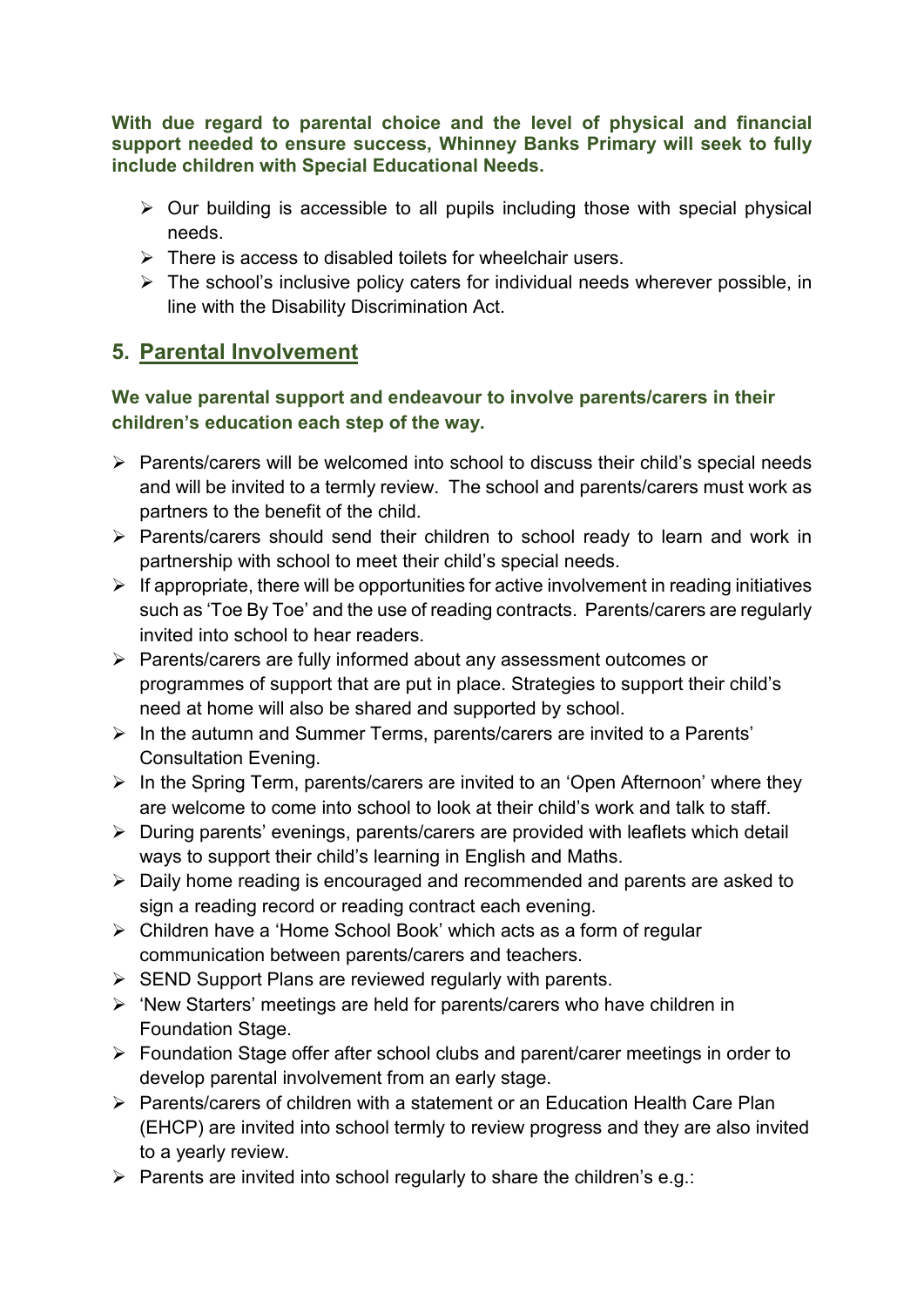- Dance Celebrations
- Christmas Productions
- Steel Pan Drumming Assemblies
- Fnd of Year Assemblies

# **6. Overall Well Being**

**Here at Whinney Banks, developing the overall well-being of the whole child is at the absolute heart of our school ethos and curriculum. One of our ultimate 'Whinney Banks' aims is to ensure that children leave our school as well rounded individuals who are prepared for a journey of life-long learning.** 

- $\triangleright$  Throughout school, we have developed very effective systems and routines to ensure that a safe, calm and positive learning environment is created. We take great pride in ensuring the social and emotional well-being of all of our pupils.
- $\triangleright$  Personal, social, health and emotional education (PSHE) is specifically taught in each year group.
- $\triangleright$  Ongoing, day-to-day, pastoral care and support is provided by class teachers and other adults working within year group teams.
- Mrs Watson and Mrs Thorpe will ensure that children with Special Educational Needs are catered for in the best possible way.
- $\triangleright$  Behaviour Support is available from Mr Grimes and all members of the Senior Leadership Team (Mrs Thorpe, Mrs Watson, Mrs Farrow, Miss Harron and Mr Cuthbertson).
- $\triangleright$  Attendance support is also available from Mr Grimes.
- $\triangleright$  Additional pupil and parental support is available from our Family Liaison Officer (FLO) Misss McKeown and Parent Support Adviser (PSA) Miss Todner.
- $\triangleright$  For children with specific emotional or social needs, targeted support can be discussed and arranged in conjunction with the class teachers or the SENDCo.
- $\triangleright$  Our school also has access to outside agencies which can provide specialist social and emotional support for both pupils and families.
- $\triangleright$  Our children have the opportunity to share their thoughts, ideas and recommendations of their learning within their classes. Class representatives take the ideas to pupil forum meetings where they can be discussed with the leadership team and/or other relevant teaching staff.

#### *For further information please see our anti-bullying, behaviour and child protection policies.*

## **Medical**

 $\triangleright$  For children with specific medical requirements a Health Care Plan will be written in conjunction with parents/carers to ensure that the specific needs of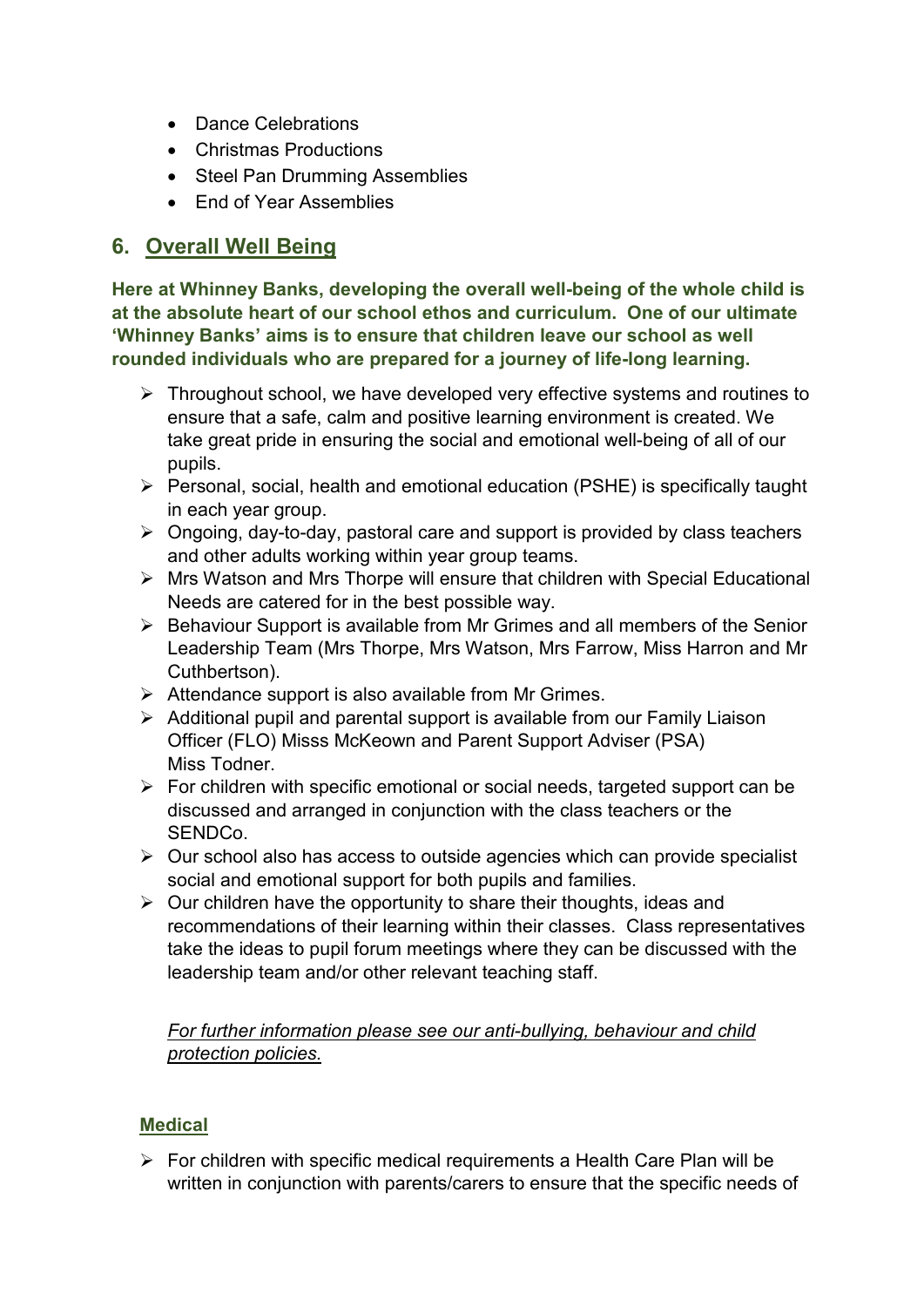the pupil are met effectively. These plans are reviewed and amended as and when needed.

- $\triangleright$  Important (and in some cases) lifesaving information is displayed (in line with data protection and safeguarding polices) for staff to see in order to ensure the safeguarding of the children involved.
- $\triangleright$  Medical information is made available to relevant staff and any teachers who cover the class.
- $\triangleright$  When necessary and in agreement with parents/carers, a wide range of staff can administer medicines within school and careful monitoring systems are in place to do so effectively to safeguard both pupils and staff. Please see our Medicines Policy for further information.
- $\triangleright$  All medicines are kept in the school office. Additional epilepsy medication, inhalers and epipens are stored in the child's classroom along with health care plans if required.
- $\triangleright$  All teaching assistants and some other members of staff are first aid trained and this training is regularly updated.
- $\triangleright$  The school nurse is available to offer advice and support to both staff and parents/carers.
- $\triangleright$  Annual training such as epilepsy and asthma awareness and epipen use, is delivered by an appropriate professional. Agreed systems and policies are shared with all staff.
- $\triangleright$  High quality medical training is undertaken by all relevant staff to ensure that children with specific needs are safeguarded.

# **7. Specialist Services**

#### **What specialist services and expertise are available at or accessed by the school?**

#### **When required, the SENDCo will refer children to and liaise with outside agencies including:**

- The Special Educational Needs Team Local Authority
- Specialist teachers
- Attendance (Mr Grimes)
- In school behaviour support (Mr Grimes and the Senior Leadership Team)
- Learning and Language Support (Mrs Birch)
- Educational Psychologist
- Family Liaison Officer (Miss McKeown)
- Parent Support Adviser (Miss Todner)
- Speech and Language
- Occupational Therapist
- Visually Impaired Service
- Hearing Impaired Service
- Bungalow Project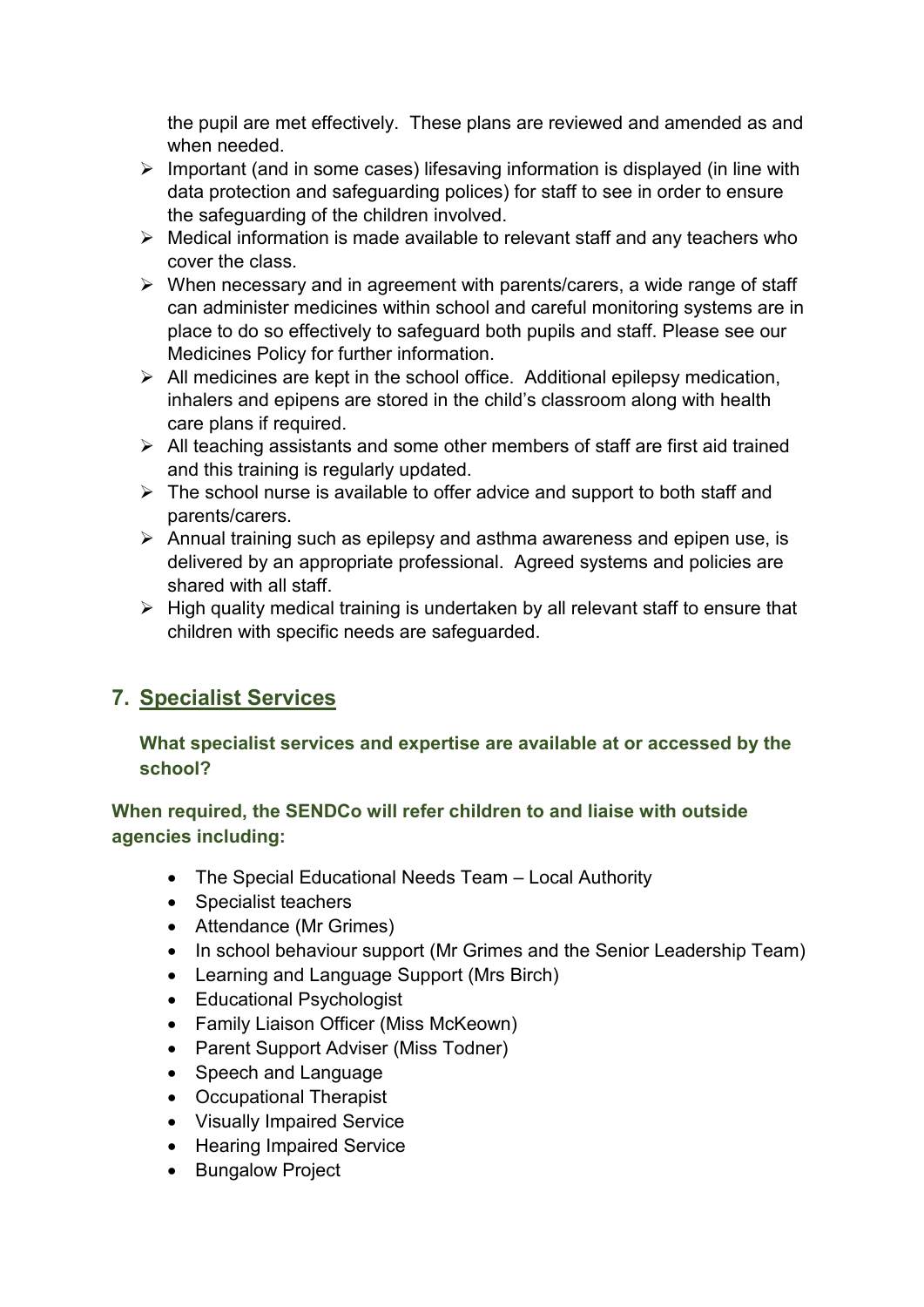- Medical Professionals
- Physiotherapists
- Child and Adolescent Mental Health Service (CAMHS) Rosewood Centre
- The Bungalow Project
- The Cleveland Unit
- Beverley School
- Holmwood School
- School Nurse/Health Visitor
- Attendance and Welfare service
- Forget Me Not
- The Young Carers
- Community Campus
- Early Help
- REACH
- Harbour
- Smiles (NSPCC)

# **8. Staff Training**

**As a school, we fully embrace and recognise the importance of continued professional development. We continually strive for excellence in order to raise standards and provide the children we teach with the very best start in a journey of lifelong learning.** 

- The SENDCo attends regular Special Educational Needs training and network meetings within the local authority.
- $\triangleright$  All teaching staff have Qualified Teacher Status.
- $\triangleright$  All teaching assistants have NVQs or equivalent qualifications.
- $\triangleright$  We have an ongoing personalised programme for professional development for all members of staff.
- $\triangleright$  New members of staff are supported by an induction mentor, the team leader and the Senior Leadership Team.
- $\triangleright$  Teaching assistants have an up-to-date first aid qualification.
- $\triangleright$  Additional training for specific areas is provided as required. The leadership team will organise relevant training for staff members in order to support them in their individual roles across school. Staff may also request additional training. Examples include:
	- Outstanding Teaching
	- Raising Achievement
	- Reading interventions
	- English and Mathematics training
	- Computing
	- Physical Education
	- Early Years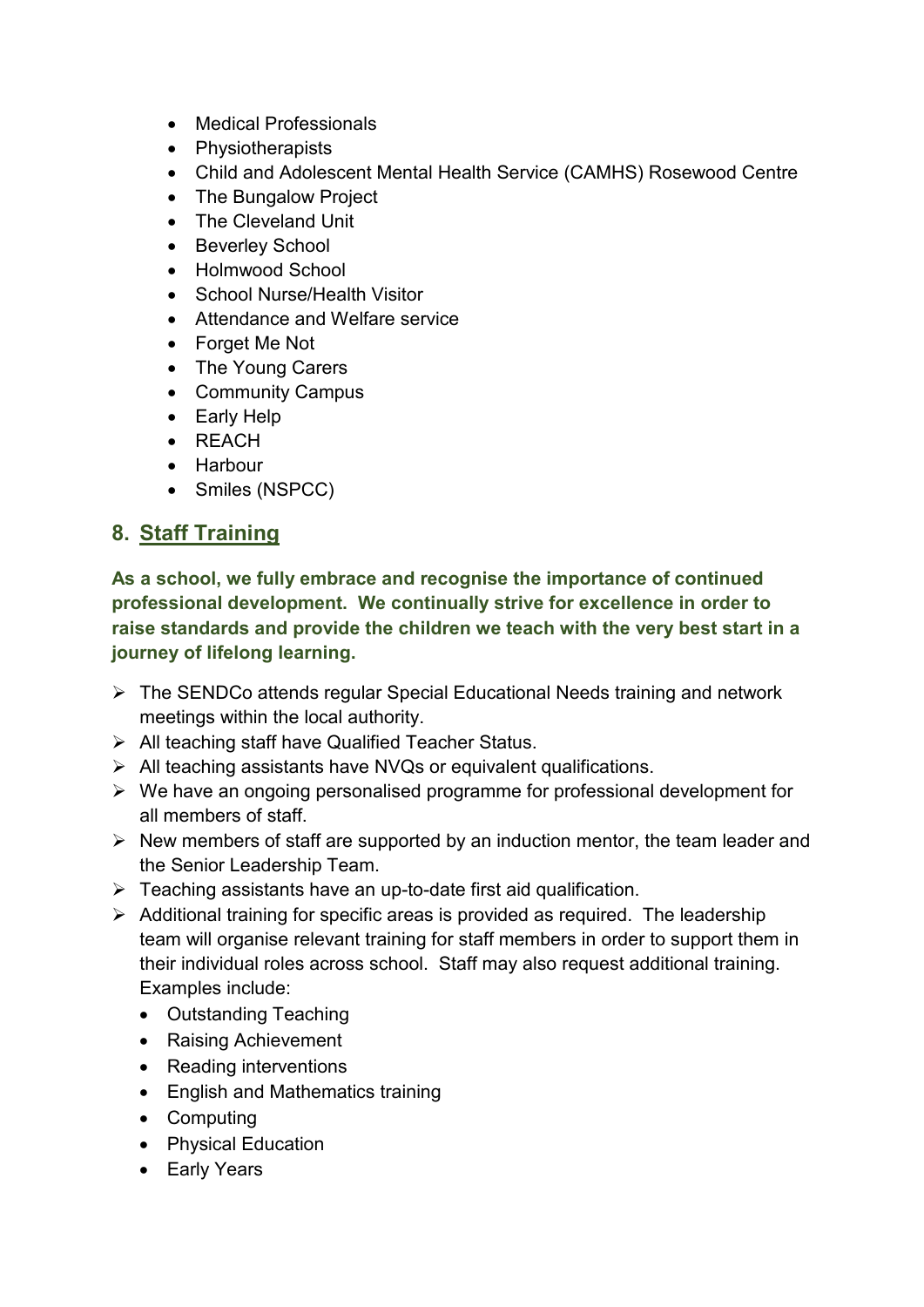- Philosophy 4 Children
- Questioning
- Religious Education
- Leadership
- $\triangleright$  Medical training e.g. use of epipen, administration of epilepsy medication etc. is updated annually for relevant staff members.
- $\triangleright$  Safeguarding and Child protection training is reviewed annually.
- $\triangleright$  Weekly staff meetings are dedicated to professional development which promotes outstanding teaching and learning as well as supporting the school development plan and Whinney Banks Aims.
- $\triangleright$  Staff are provided with regular opportunities to share and observe good practice.
- $\triangleright$  We have a team of dedicated teachers form across school who meet every half term as part of the 'Teaching and Learning' group. The group explores ways to continually develop a high quality curriculum for all.

# **9. Activities outside of school**

**Our school curriculum is enriched with a multitude of extra-curricular activities and opportunities. We recognise that although some children may find certain aspects of their academic learning difficult, they have the potential to shine in other areas. We are keen to find every child's strength by providing them with a wide range of opportunities in different areas of learning.** 

- $\triangleright$  The specific needs of any child will be discussed with parents/carers to ensure their full access and enjoyment of any extracurricular activity, after school club or educational visit.
- $\triangleright$  We have a range of afterschool clubs which vary from term to term. Examples include:
	- Choir W.B. Harmony
	- Music e.g. steel pan drumming
	- Sports e.g. football, netball, fencing, tennis, hockey, sports leadership
	- Dance
	- Art club
	- Drama
	- Homework club (Y6)
	- Cookery
- $\triangleright$  The curriculum is enriched with visits to theatres, art galleries and other places of interest.
- $\triangleright$  Each year group carefully plans educational visits to places which support the curriculum.
- $\triangleright$  In upper Key Stage 2, children have the opportunity to take part in residential educational visits e.g. Y5 spend a weekend in Robinwood which is an outward bound centre and Y6 spend an arts weekend in London which involves visiting art galleries, museums and a visit to the theatre to see a show.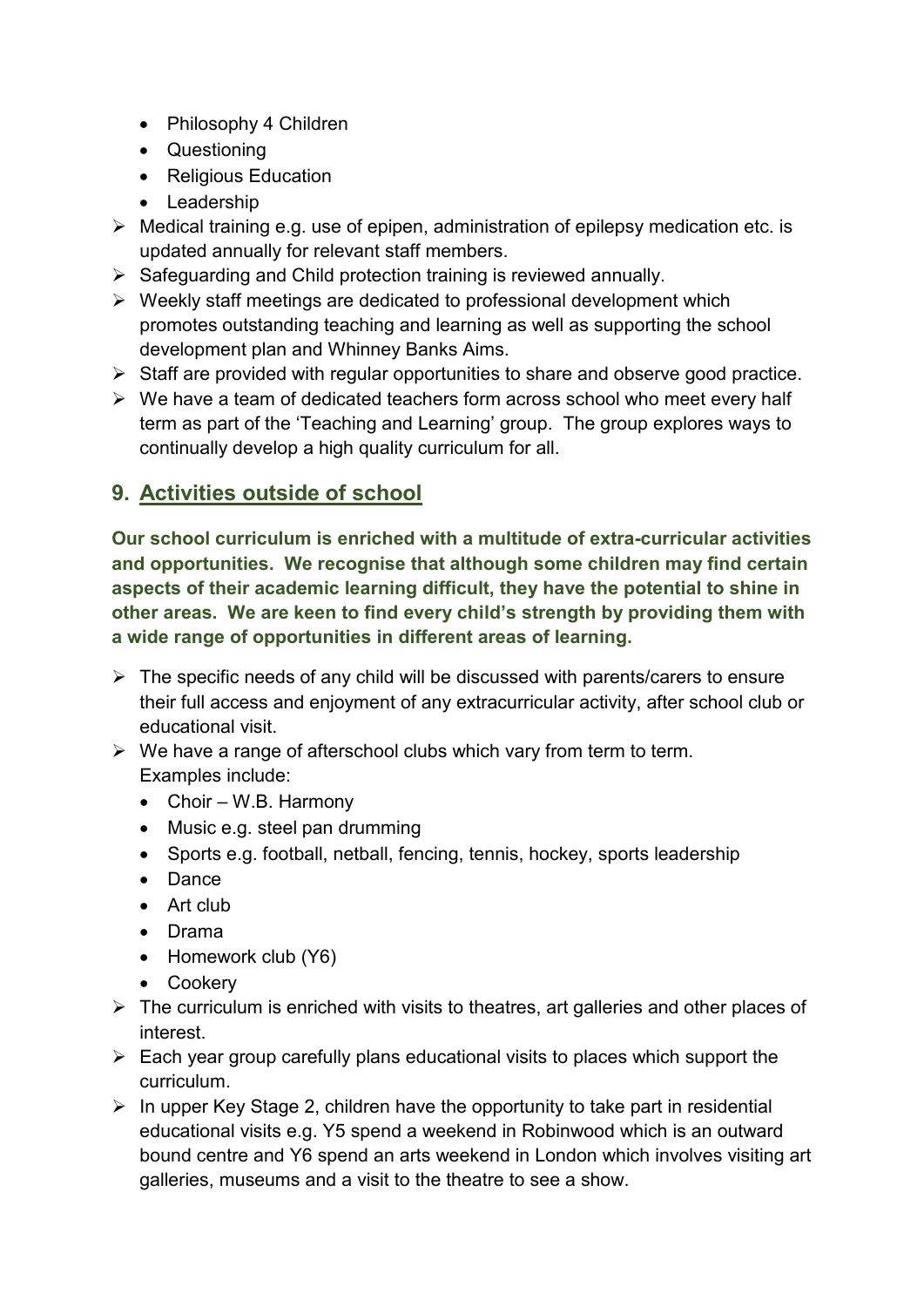- $\triangleright$  The safety of pupils and staff is paramount and will be considered prior to any educational visit or extra-curricular activity.
- $\triangleright$  Staff carry out risk assessments and where possible make a preliminary visit to the place prior to any visit. Risk assessments are checked by the Head Teacher before the visit takes place.

#### *Please see our charging and remissions policy for details linked to costing.*

# **10. Transition**

**How is Transition planned and managed by the school?**

**Here at Whinney Banks, we recognise and understand the importance of ensuring that there are smooth transitions at each stage of a child's education. Careful consideration is taken when planning transitions to ensure that are effective.**

## **Entry to Early Years Foundation Stage (EYFS)**

- $\triangleright$  Before the children start Nursery, parents are provided with individual meetings with the Nursery staff in order to discuss systems, routines and answer any questions that parents/carers may have.
- $\triangleright$  In the Summer Term, before the children start in Reception, parents/carers are invited into school for a group 'New Starters' meeting. Parents/carers are informed about the school systems, routines and any other key information (see school handbook for further details). There is an opportunity for parents/carers to ask any questions.
- $\triangleright$  In September, when the children join Reception, parents/carers are invited into school for an additional 'New Starters' meeting. During this meeting, parents/carers find out about the teaching and learning within Reception and are provided with advice about how to best support their child's learning.
- $\triangleright$  During Reception, parents/carers are invited to termly drop in session during the school day so that they can gain a greater understanding about the learning which takes place in Foundation Stage and they can access information regarding strategies in reading, writing and maths.
- $\triangleright$  Throughout the year, there will be opportunities for the parents/carers to attend an after school club with their children.

#### **Year group Transitions**

**At Whinney Banks, we pride ourselves in having consistent and very effective systems, routines and expectations throughout school. As a result, the**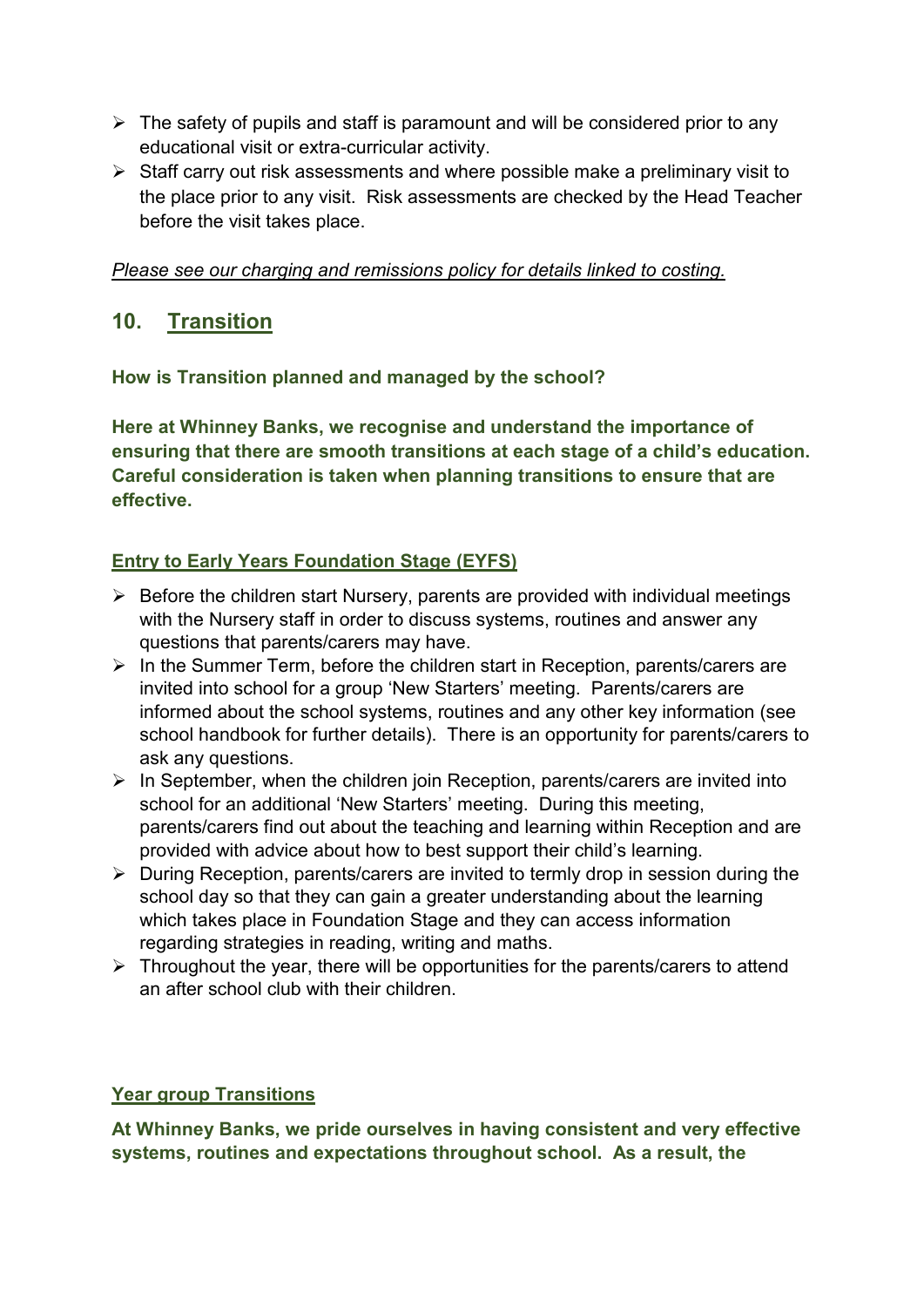**children are able to adapt quickly to their new classes as there is little change to the systems, routines and expectations.**

- $\triangleright$  As the children move through school, teachers have the opportunity to share information with the new class teacher.
- $\triangleright$  Current teachers provide in depth records for each individual child for the new class teacher.
- $\triangleright$  During the settling in period (the first week) of a new academic year, the children will learn about systems, routines, expectations etc. These will be consistently reviewed throughout the year.
- $\triangleright$  For those children who require extra support transition, there will be opportunities for them to visit the class teacher and familiarise themselves with the new surroundings.
- $\triangleright$  Parents/carers are welcome to arrange a meeting with the new class teacher if they have any concerns that they would like to discuss.

## **Y6 Transition to Secondary School**

- During Year 6, parents/carers and children are invited to open evenings held at the nearby secondary schools. This helps inform parents/carers decisions regarding choice of secondary school for their child.
- $\triangleright$  Meetings are arranged between the Year 6 teachers and the relevant staff from the children's secondary school. These meetings provide opportunities for staff to share information about each individual child.
- $\triangleright$  Information forms are completed by the Year 6 teachers and are handed over to the secondary school.
- $\triangleright$  Special Educational Needs files are transferred to the new school.
- $\triangleright$  The children have the opportunity to spend a number of days in their new school during the Summer Term (induction days).
- $\triangleright$  Additional induction days and other arrangements can be arranged for those children who require an extended transition.
- $\triangleright$  At some points during the year, the Head Teacher for Acklam Grange Secondary School (our main feeder school) delivers assemblies. This provides the children with an opportunity to meet and familiarise themselves with the Head Teacher and this supports transition.
- $\triangleright$  In the Summer Term, teachers from Acklam Grange come into school to meet the Year 6 pupils. They provide key information and answer any questions that the children may have.

# **11. SEND Resources**

**How are the school resources allocated and matched to the young person's Special Educational Needs?**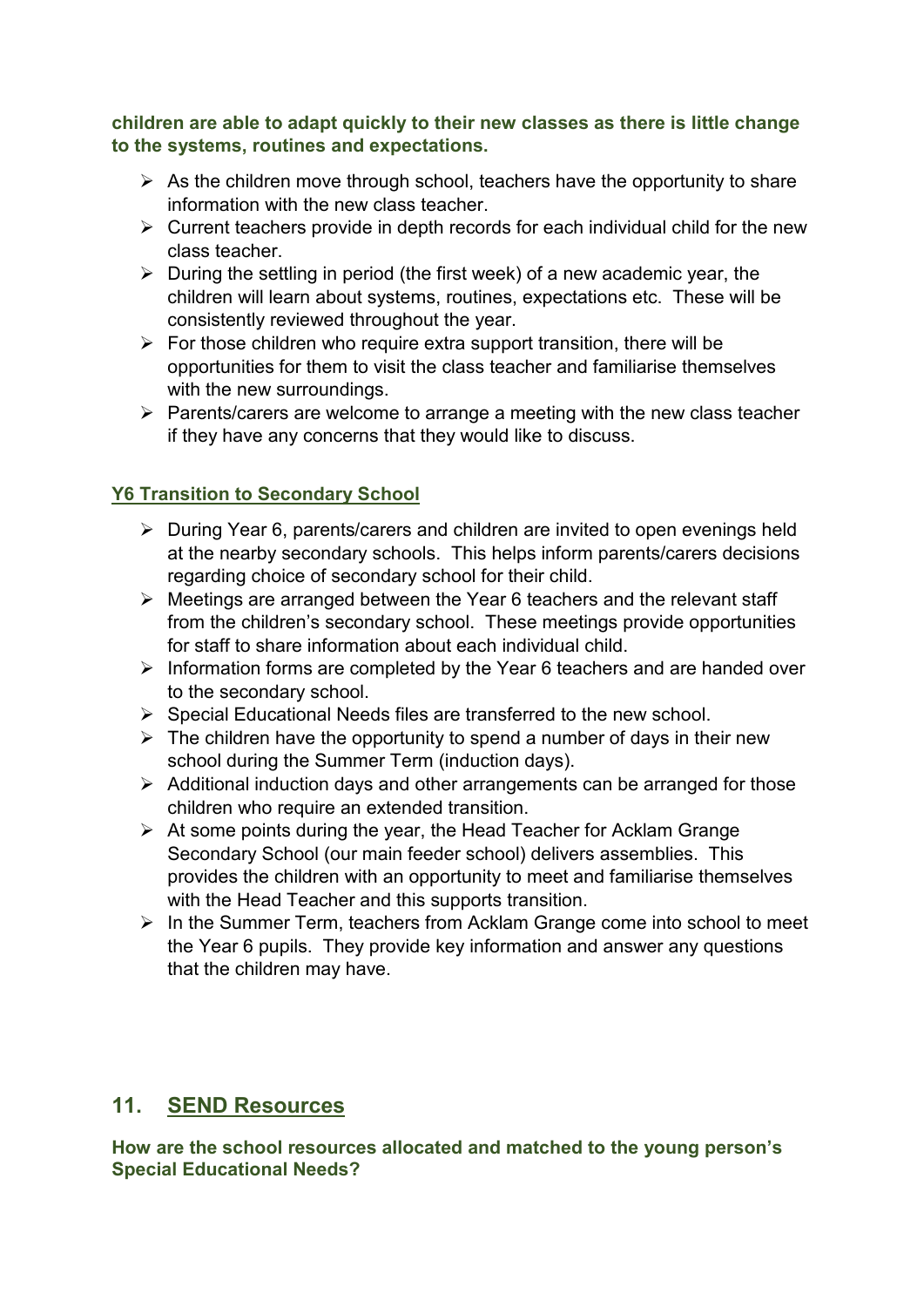**Here at Whinney Banks Primary School, we are very well resourced in terms of equipment, space and staff. We are very lucky to have a large building which enables us to effectively support many additional interventions. Our resources are allocated and matched to all pupils, including those pupil's with Special Educational Needs.**

#### **How is the SEND budget allocated?**

- $\triangleright$  Each financial year, the school's Special Educational Needs and Disabilities budget is allocated depending on the level and area of need for each individual child. This may include:
	- Resources and specialist equipment e.g. sloping writing boards, computer software, intervention support programmes, reading overlays, writing equipment etc.
	- Additional support staff in class to target specific needs.
	- 1:1, paired or small group targeted support for a clearly defined period of time focusing on specific targets.
	- Special Educational Needs English and Maths groups in Key Stage 2.
	- Reading Intervention staff to support the development of reading across school through individual and paired reading support in Key Stage 1 as well as regular guided reading sessions for children in Key Stage 2.
	- Computer programs
	- Computer hardware computers, iPads, tablets, digital and video cameras etc. which are used to support and enhance learning experiences

The allocation of additional resources is made based upon pupil progress and specific need as it arises.

Decisions regarding the allocation of resources can be made:

- Within teaching teams by class teachers, in conjunction with an appropriate member of the Inclusion Team.
- As a result of pupil progress reviews with teaching teams and the Senior Leadership Team.
- By the SENDCo and senior leadership following the analysis of data collected from assessments.
- As a result of assessment and support strategies suggested by external agencies e.g. an educational psychologist.

## *See Section 1 for additional details.*

# **12. Key Points of Contact at Whinney Banks Primary School**

**The class teacher is the first point of contact if parents/carers wish to discuss their child's progress and needs.**